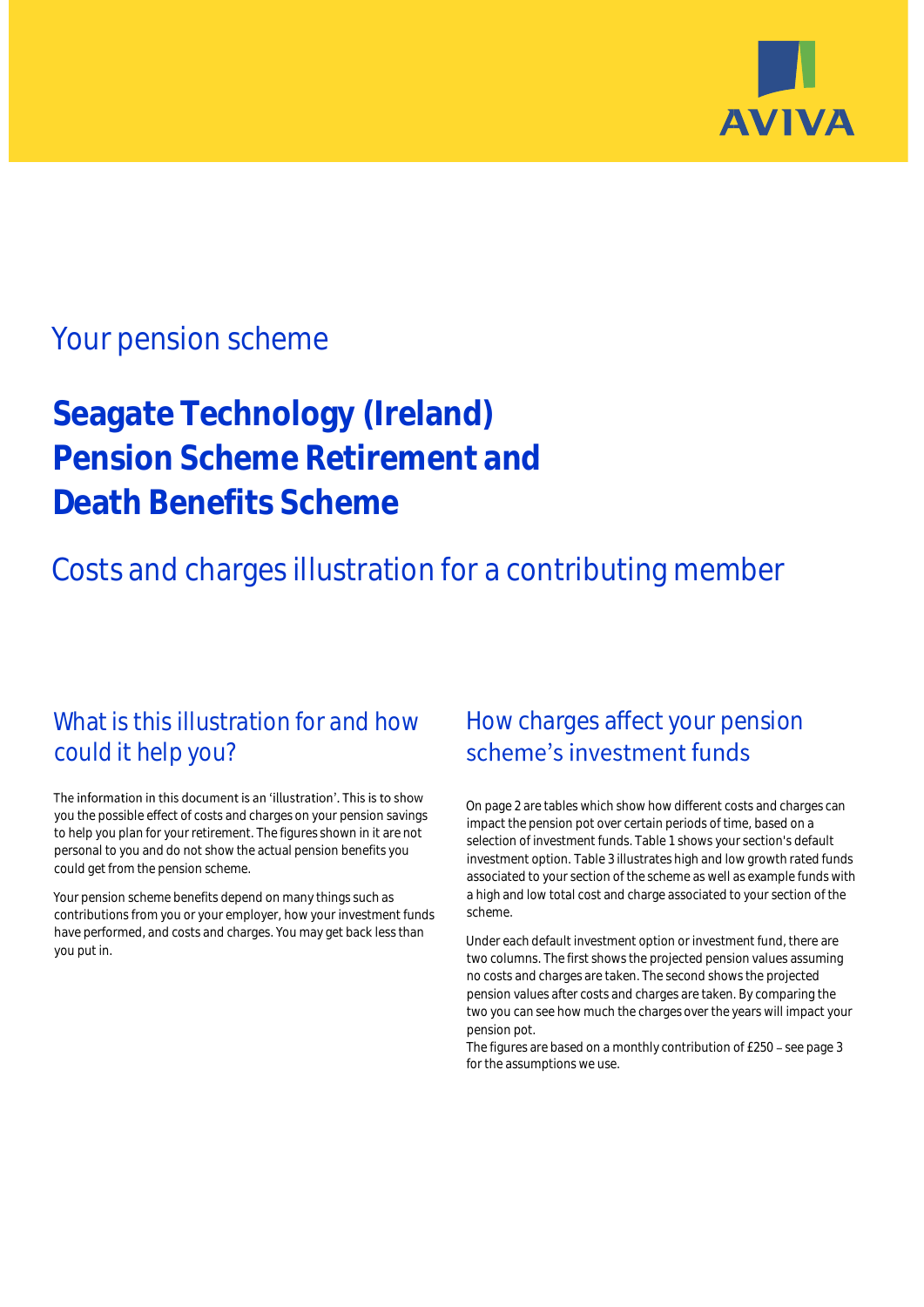**Table 1**

| <b>Illustration of effect of costs and charges on the Default Investment Option in</b> |
|----------------------------------------------------------------------------------------|
| <b>Seagate Technology (Ireland) Pension Scheme Retirement and Death Benefits</b>       |

| <b>Scheme</b>  |                                                                           |                                    |  |  |  |
|----------------|---------------------------------------------------------------------------|------------------------------------|--|--|--|
|                | <b>My Future</b>                                                          |                                    |  |  |  |
|                | Assumed growth rate 3.2% (p.a.)<br>Assumed costs and charges 0.51% (p.a.) |                                    |  |  |  |
|                |                                                                           |                                    |  |  |  |
| At end of year | Projected value assuming no                                               | <b>Projected value after costs</b> |  |  |  |
|                | costs and charges are taken                                               | and charges are taken              |  |  |  |
| $\mathbf{1}$   | £2,980                                                                    | £2,970                             |  |  |  |
| $\overline{2}$ | £6,000                                                                    | £5,970                             |  |  |  |
| 3              | £9,050                                                                    | £8,970                             |  |  |  |
| 4              | £12,100                                                                   | £12,000                            |  |  |  |
| 5              | £15,200                                                                   | £15,000                            |  |  |  |
| 10             | £31,300                                                                   | £30,500                            |  |  |  |
| 15             | £48,300                                                                   | £46,300                            |  |  |  |
| 20             | £66,200                                                                   | £62,600                            |  |  |  |
| 25             | £85,000                                                                   | £79,300                            |  |  |  |
| 30             | £105,000                                                                  | £96,500                            |  |  |  |
| 35             | £126,000                                                                  | £114,000                           |  |  |  |
| 40             | £147,000                                                                  | £131,000                           |  |  |  |
| 45             | £165,000                                                                  | £146,000                           |  |  |  |
| 50             | £181,000                                                                  | £158,000                           |  |  |  |

#### **Table 2**

| List of Funds included in the Default Investment Option |                       |                    |
|---------------------------------------------------------|-----------------------|--------------------|
| <b>Fund name</b>                                        | <b>Total Cost and</b> | <b>Growth Rate</b> |
|                                                         | Charge (p.a.)         | (p.a.)             |
| Av My Future Consolidation-FPMFCONP                     | 0.48%                 | 2.40%              |
| Av My Future Growth-FPMFGROP                            | 0.54%                 | 3.60%              |
|                                                         |                       |                    |
|                                                         |                       |                    |
|                                                         |                       |                    |
|                                                         |                       |                    |
|                                                         |                       |                    |
|                                                         |                       |                    |
|                                                         |                       |                    |
|                                                         |                       |                    |

**Aviva Life & Pensions UK Limited.**

Registered in England No. 3253947. Registered office: Aviva, Wellington Row, York, YO90 1WR. Authorised by the Prudential Regulation Authority and regulated by the Financial Conduct Authority and the Prudential Regulation Authority. Firm Reference Number 185896. **aviva.co.uk** TEMP GFI NG071309 09/2018